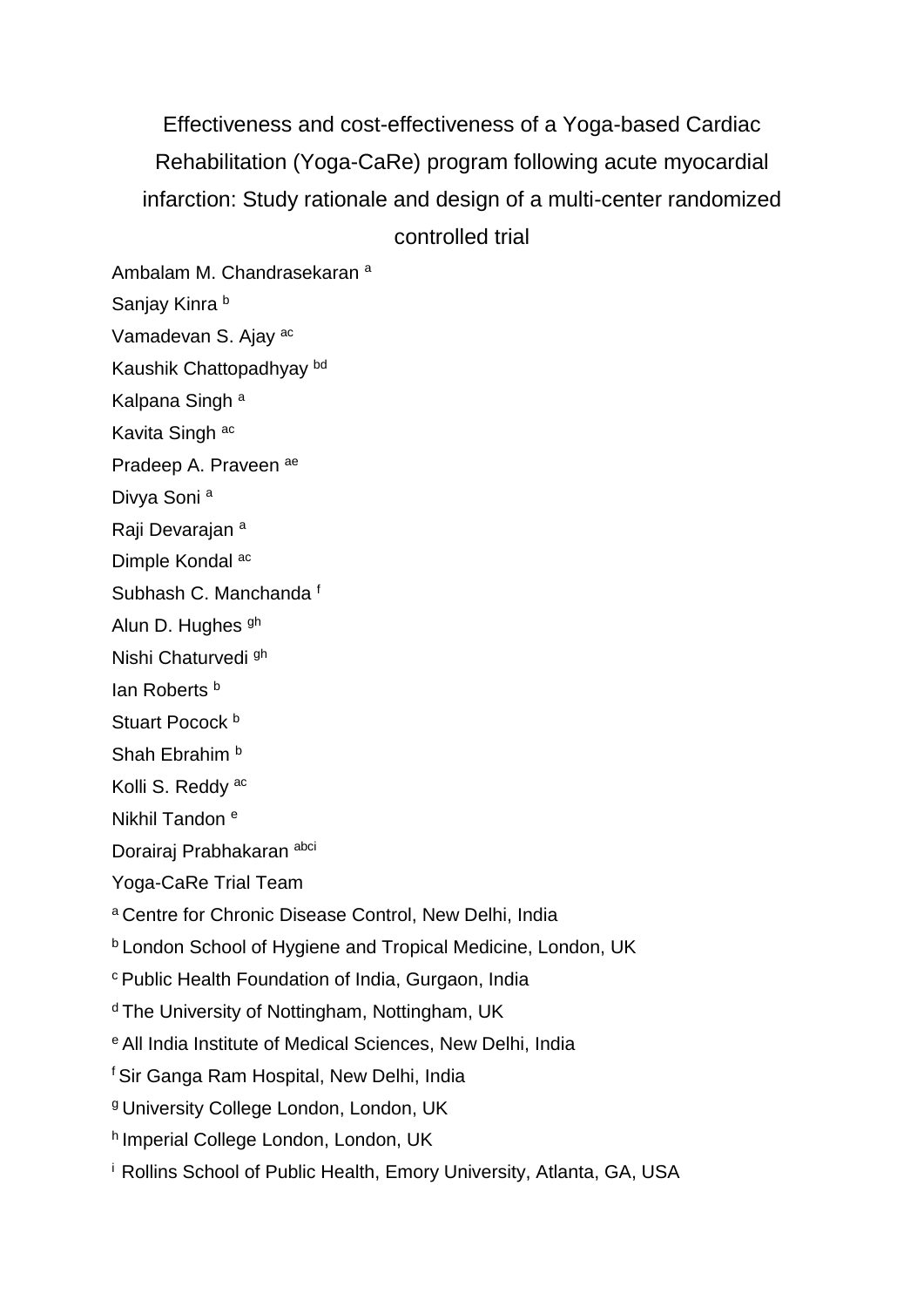**Highlights** 

- Yoga-CaRe trial is one of the largest trials which provides information on much needed data on CR from LMICs
- The study is sufficiently powered to address research questions on policy relevant clinical outcomes
- Yoga-CaRe programme, if proven to be beneficial may reduce the unmet needs of cardiac rehabilitation across the globe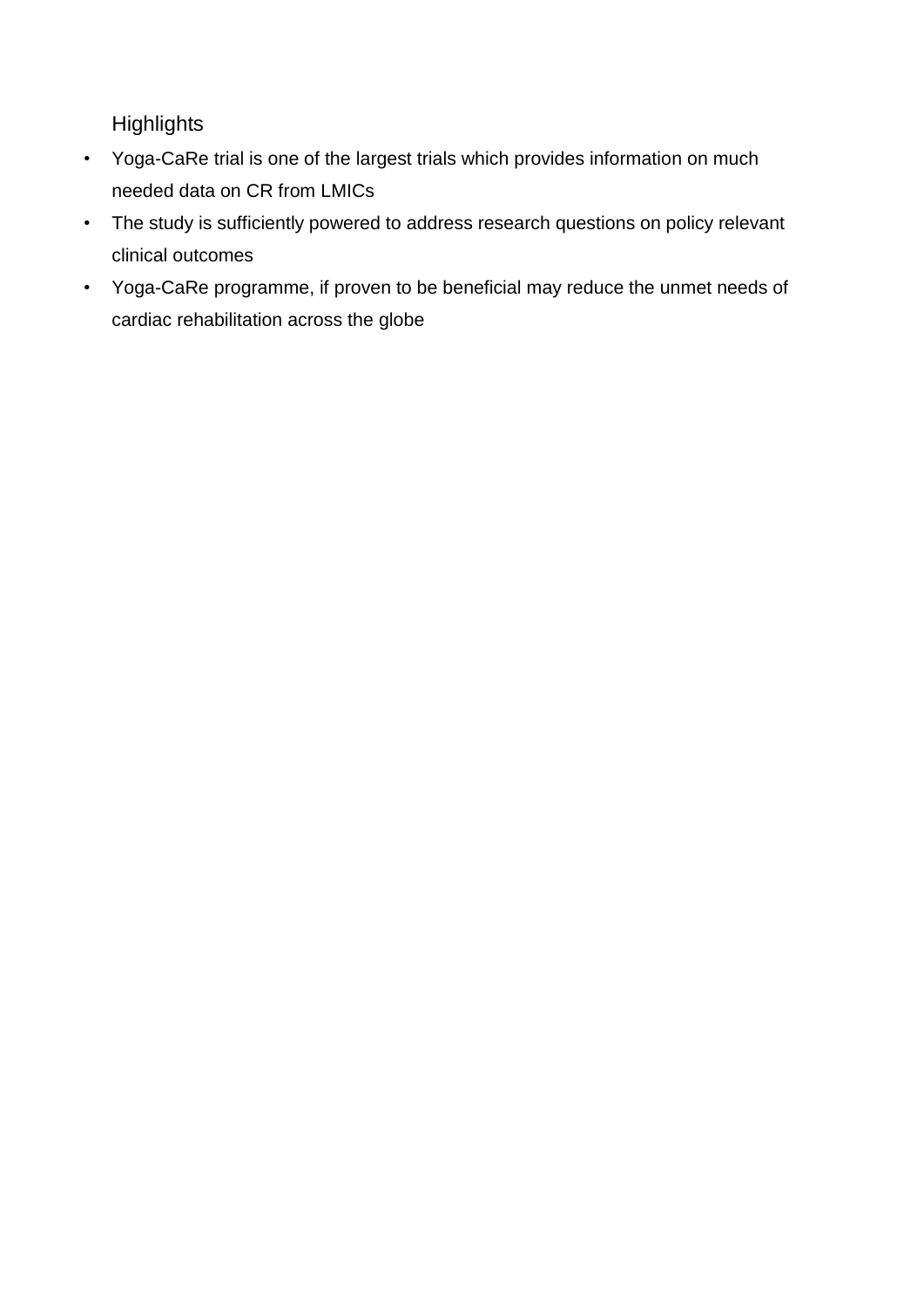## Abstract

Background Cardiac rehabilitation (CR) is a standard treatment for secondary prevention of acute myocardial infarction (AMI) in high income countries (HICs), but it is inaccessible to most patients in India due to high costs and skills required for multidisciplinary CR teams. We developed a low-cost and scalable CR program based on culturally-acceptable practice of yoga (Yoga-CaRe). In this paper, we report the rationale and design for evaluation of its effectiveness and costeffectiveness.

Methods This is a multi-center, single-blind, two-arm parallel-group randomized controlled trial across 22 cardiac care hospitals in India. Four thousand patients aged 18–80 years with AMI will be recruited and randomized 1:1 to receive Yoga-CaRe program (13 sessions supervised by an instructor and encouragement to selfpractice daily) or enhanced standard care (3 sessions of health education) delivered over a period of three months. Participants will be followed 3-monthly till the end of the trial. The co-primary outcomes are a) time to occurrence of first cardiovascular event (composite of all-cause mortality, non-fatal myocardial infarction, nonfatal stroke and emergency cardiovascular hospitalization), and b) quality of life (Euro-QoL-5L) at 12 weeks. Secondary outcomes include need for revascularization procedures, return to pre-infarct activities, tobacco cessation, medication adherence, and cost-effectiveness of the intervention. Conclusion This trial will alone contribute >20% participants to existing metaanalyses of randomized trials of CR worldwide. If Yoga-CaRe is found to be effective, it has the potential to save millions of lives and transform care of AMI patients in India and other low and middle income country settings.

Keywords: Cardiac rehabilitation, Yoga, Acute myocardial infarction, Coronary artery disease, Randomized controlled trial, Meditation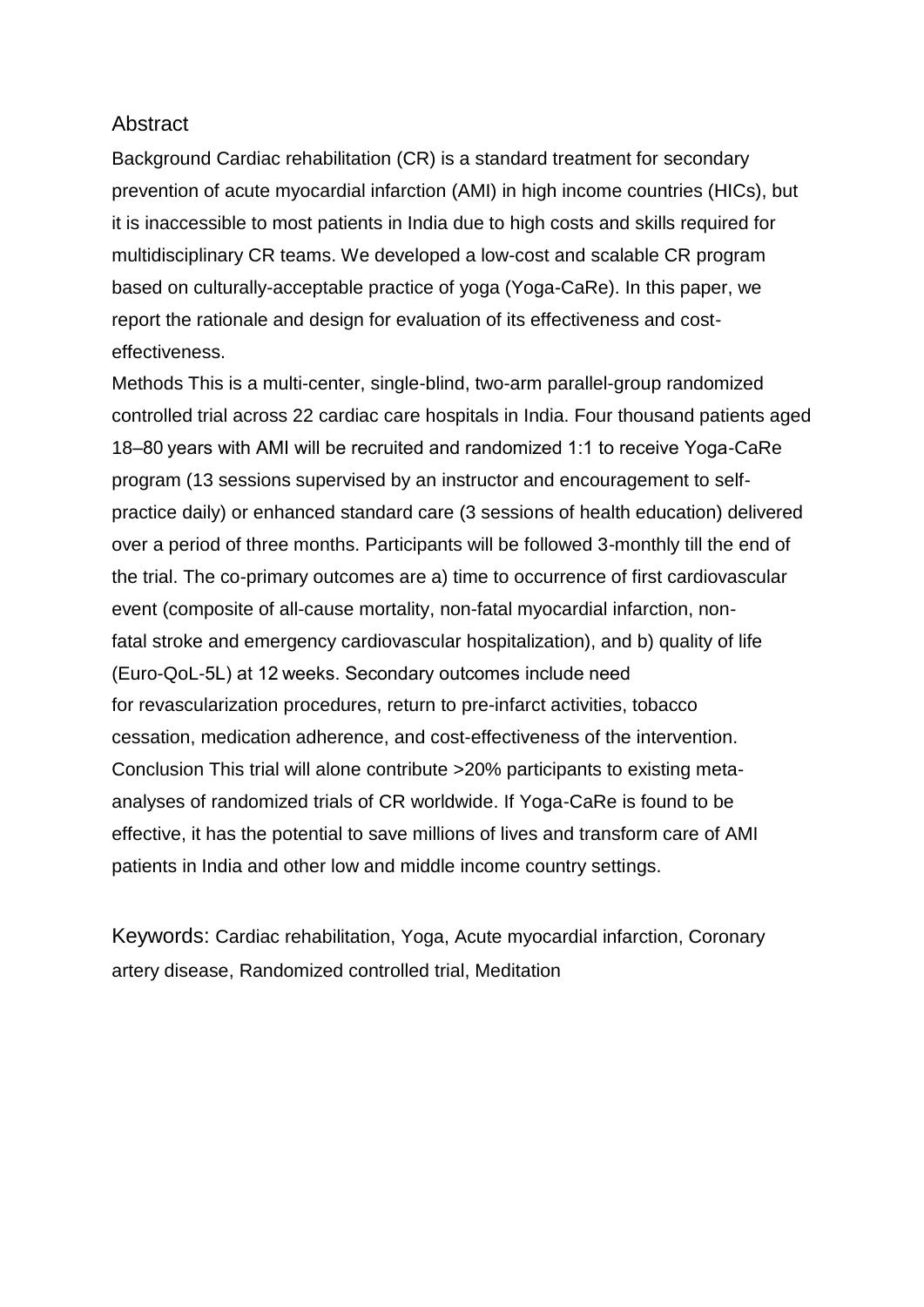### 1. Background

Coronary artery disease (CAD) is the leading cause of death and disability in India [1,2]. The psychosocial and economic aspects of CAD are particularly important, as CAD typically manifests at younger ages (<55 years) in previously healthy adults. These adults experience considerable difficulty in accepting their illness, resulting in reduced enthusiasm to engage with the family and return to economically productive activity [3]. Hence, there is a compelling need for effective secondary prevention interventions, aimed at improving both the duration and the quality of life of those affected.

Cardiac rehabilitation (CR) is the process of restoring desirable levels of physical, social, and psychological functioning after the onset of CAD or after interventions for CAD. It is typically achieved through a program of exercise and information sessions. CR programs for patients with CAD have been shown to reduce mortality and hospital admissions, improve quality of life, and reduce the costs associated with care [[4], [5], [6]]. However, CR programs are unavailable to most patients in India due to high costs and skills required for multidisciplinary CR teams [7]. The WHO Global action plan for the prevention of non-communicable diseases (NCDs) has advocated for harnessing the potential of traditional and complementary therapies because of their potentially lower costs and greater cultural acceptability [8]. Although alternate models of CR based on complementary and alternative therapies have been proposed, their clinical effectiveness and safety is yet to be established [9,10]. Low-cost and sustainable CR programs based on local traditional practices could address the unmet need of CR globally.

Yoga is an ancient Indian system of mind-body discipline, encompassing an array of philosophical precepts, mental attitudes and physical practices [11]. Although it is practiced in many forms, the most common ones incorporate elements of physical poses, breathing practices and meditation, and moderation in lifestyle including diet, stress and sleep and abstinence from smoking and alcohol. As such, it covers the core elements of a CR program: improved physical conditioning, stress reduction and lifestyle moderation. The structure of a yoga training program is also similar to CR (a series of exercise-cum-education sessions), but requires considerably fewer resources (i.e. a basic instructor). Yoga, therefore, could provide a useful framework on which to develop an economical CR program for India.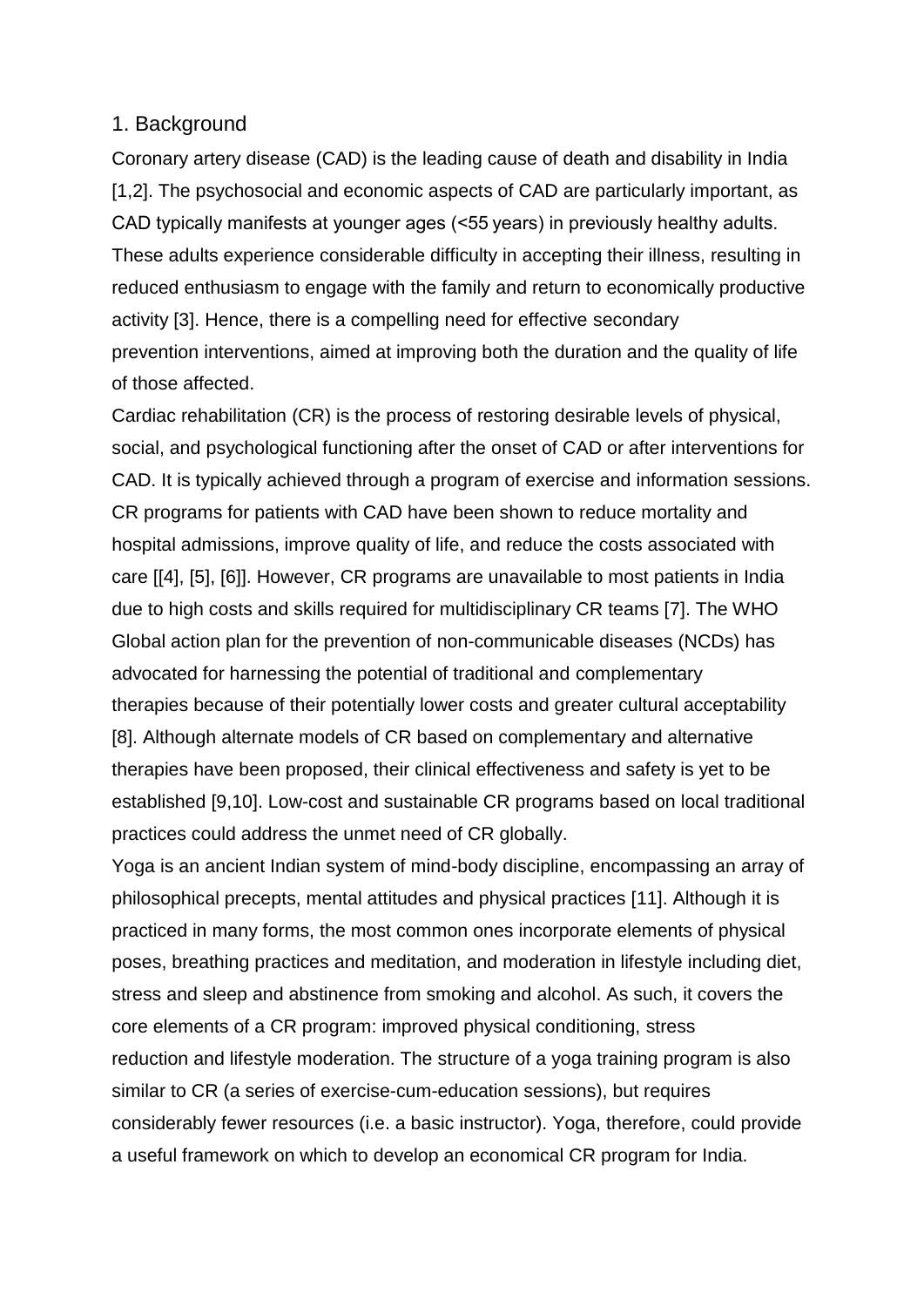Strong rationale exists for the use of yoga in the prevention of cardiovascular diseases. Studies suggest yoga down-regulates effects of stress (primarily on blood pressure) mediated by hypothalamic-pituitary-adrenal axis (e.g. cortisol), specifically the renin-angiotensin system, and the sympathetic nervous system (e.g. improvement in baroreceptor sensitivity) [[12], [13], [14]]. Variable improvements in functional capacity (e.g. ventricular structure/function), inflammatory markers, carotid intima-media thickness and other conventional cardiovascular risk factors (e.g. insulin, lipids) are also reported [15]. Also, yoga has been shown to improve health related quality of life in chronic diseases [16], [17], [18], [19]. However, these studies have been limited by small sample sizes, lack of control groups and unmasked assessment of outcomes [20], [21], [22]. We therefore hypothesized that yoga could be a useful cardiac rehabilitation tool. We propose to evaluate this through a randomized control trial.

# 2. Methodology

## 2.1. Study design and recruitment strategy

This is a multi-center, single-blind, two-arm parallel group, randomized controlled trial (RCT) conducted across 24 cardiac centers in India. The study sites include a mix of public funded, teaching hospitals and private hospitals to allow recruitment of patients from a wide range of socio-economic backgrounds. As is typical of India, most (19/22 clinical sites) did not have existing formal CR programs. Patients are assessed for eligibility after signing a written informed consent form.

## 2.2. Inclusion and exclusion criteria

### 2.2.1. Inclusion criteria

Patients are considered to be eligible for the study if they meet the following criteria:

- 1. Aged 18–80 years.
- 2. Experienced first or subsequent AMI and survived to hospital discharge within 14 days of AMI. AMI confirmed by the World Health Organization definition (presence of symptoms of ischemia and changes in electrocardiogram) or the Third Universal Definition of Myocardial Infarction (elevation of a cardiac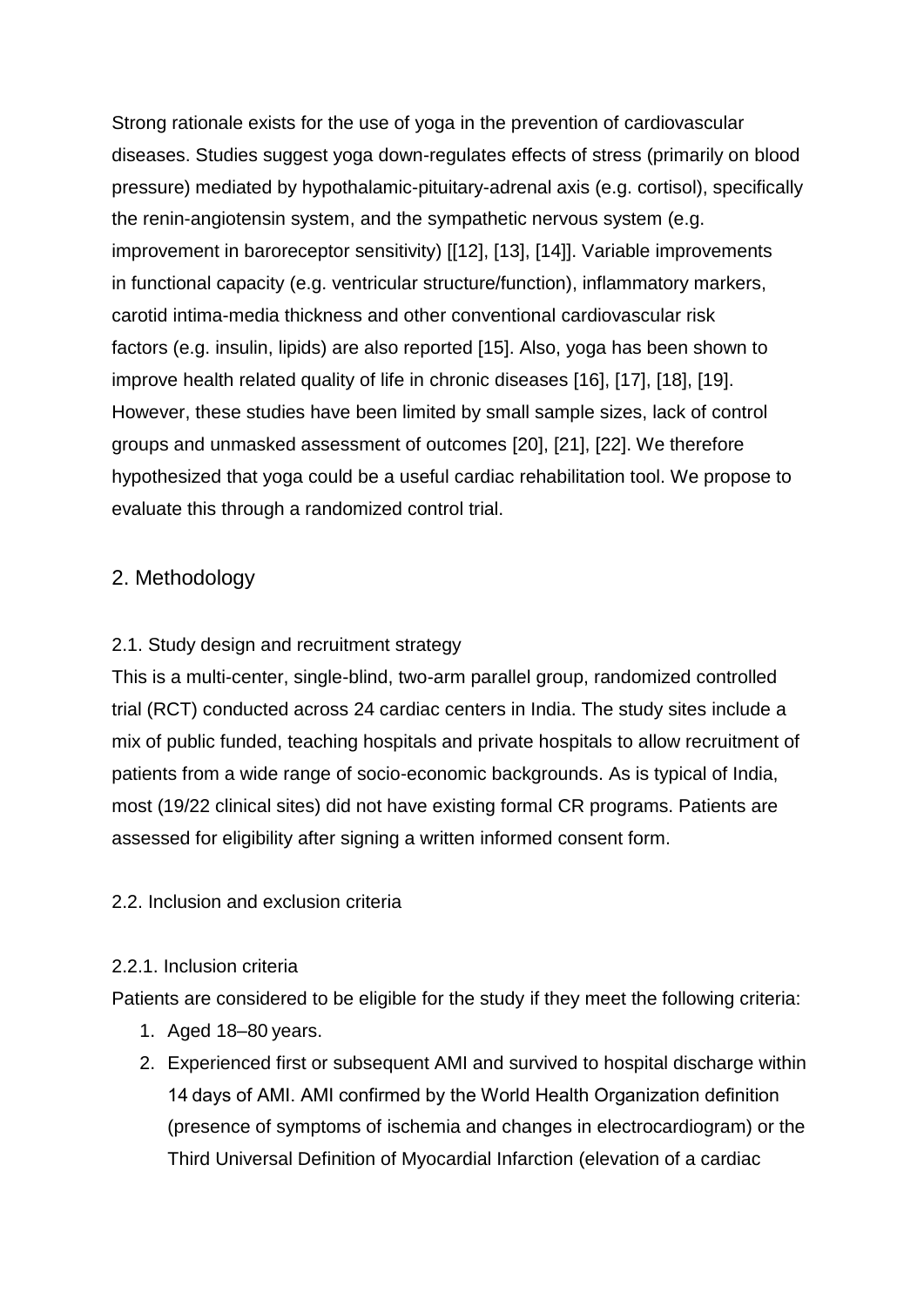biomarker along with presence of either symptoms of myocardial infarction or changes in electrocardiogram) [23,24].

3. Willing and able to attend the complete hospital-based CR program on their own

## 2.2.2. Exclusion criteria

Patients are ineligible if they meet any of the following criteria at screening:

- 1. Site investigators consider that the patient will be unable to complete the study and/or attend for follow-up
- 2. Regularly practice yoga i.e., >3 h a week
- 3. Currently participating in any other clinical trials
- 4. Have any other diseases which limit their life to less than a year (e.g. severe valvular disease, recurrent ventricular arrhythmias, NYHA Class 4 heart failure, severe aortic incompetence, severe atrial fibrillation, cancers, and endstage renal or liver disease)

## 2.3. Randomization

Eligible and consenting patients are randomized (block randomization, stratified by age-band (< or ≥60 years) and gender) in a 1:1 ratio by a computer program centrally (Research Coordinating Center (RCC), New Delhi) using an interactive web response system (IWRS) and after collecting key identifying data. We chose individual randomization (within centers) over cluster randomization (with centers as clusters) because we considered potential bias from differences in clinical practice between centers to be a more serious threat to study validity than contamination, particularly because Yoga-CaRe as a CR program would not be available externally, even if yoga classes could be.

## 2.4. Interventions

## 2.4.1. Yoga-CaRe program

The Yoga-CaRe program was developed using a structured process. This included a literature review and qualitative and quantitative interviews with yoga experts, CR experts and patients with myocardial infarction to systematically identify and shortlist appropriate yoga exercises and postures, breathing exercises, meditation and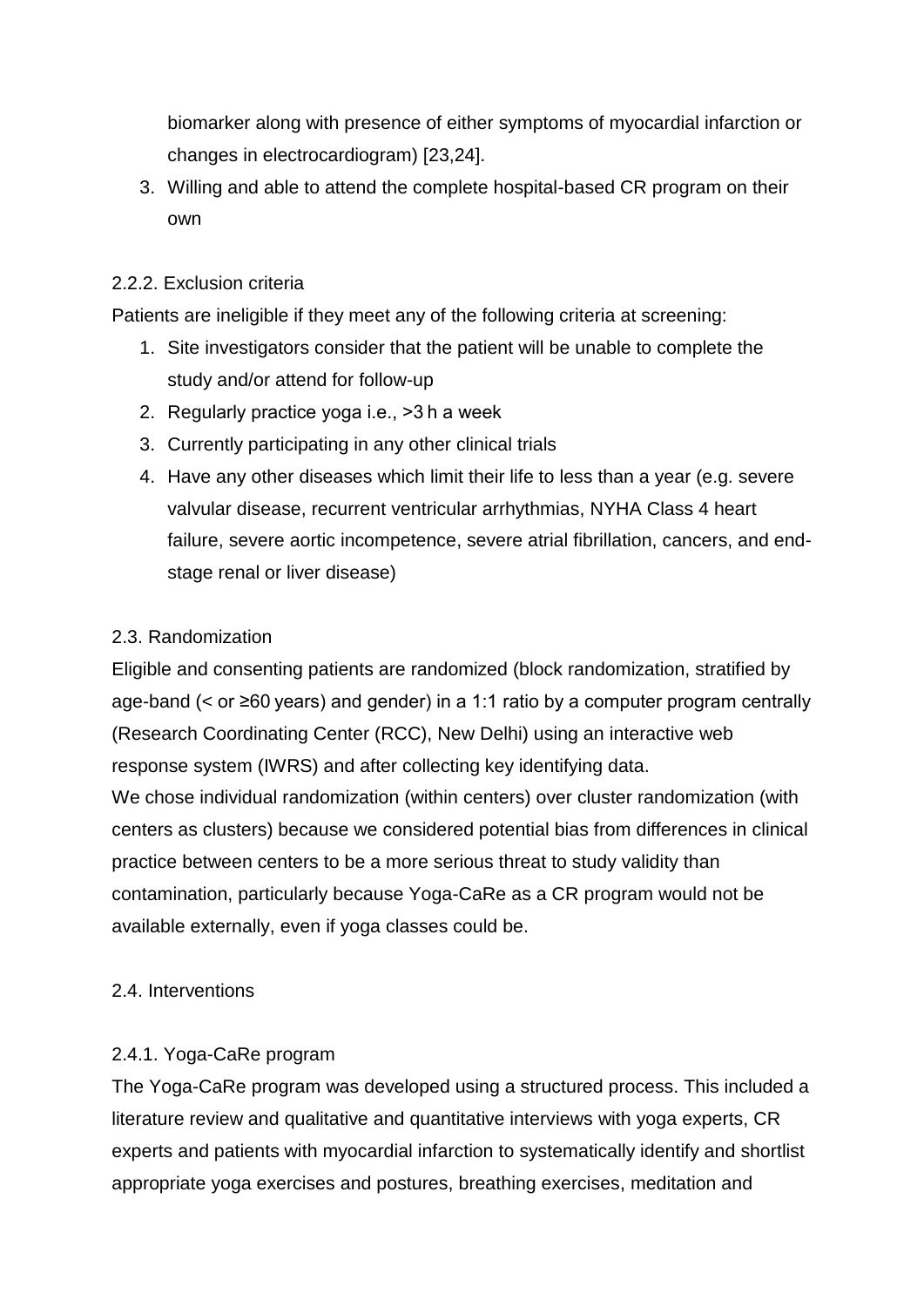relaxation practices, and lifestyle changes, which were incorporated into a conventional CR framework. The details of the CR program are under review for publication elsewhere. Briefly, it involves 13 hospital-based sessions spread over 3 months (Table 1). Patients are also encouraged to practice daily at home following the instructions provided in a DVD and booklet. The first two sessions are delivered individually, with the remaining in groups. The exercise-cum-education sessions involve a combination of exercises related to general physical conditioning, stress and relaxation (health rejuvenating exercises - around 10 min, yoga poses - 25 min, breathing exercises - 15 min, meditation and relaxation practices - 15 min; and moderated discussion - 10 min), and some exercises believed to be of particular cardio-protective benefit in yogic texts. The lifestyle and other educational components are informed by yogic ideas but moderated by established scientific evidence. Spouses or care-givers are also encouraged to attend the sessions where possible and assist the participant at home.

The practices are delivered by a trained Yoga-CaRe instructor (one instructor at each of the clinical site) with prior experience of yoga (at least one year training). Yoga-CaRe instructors received training in the delivery of the Yoga-CaRe program by our team of cardiologists, cardiac rehabilitation experts and yoga experts during an initial induction program followed by refresher training programs every 12 months. This also includes didactic lectures on anatomy and physiology of the cardiovascular system, communicating with patients, barriers and facilitators to cardiac rehabilitation program and importantly identifying warning signs or distress symptoms.

In addition, manual for instructors was provided to the instructors in their local language. We are video-recording of 10 sessions in each of the participating centers and around 80 sessions are video-recorded; these are supplemented by direct observations of the sessions by the study team. Data on adherence to homepractices are collected by questionnaires completed during each follow-up session.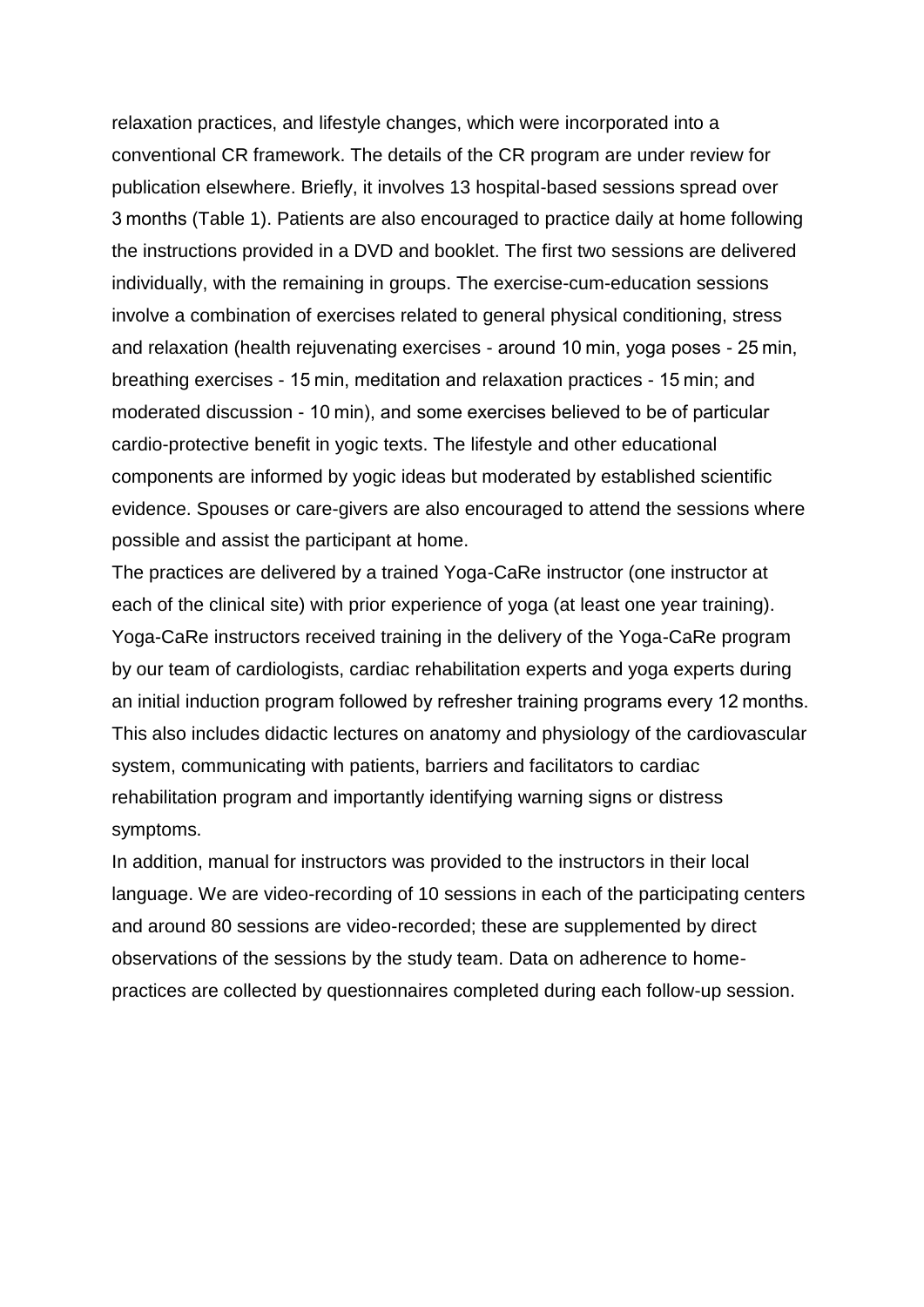| <b>Phase</b>                         | Yoga-CaRe                                                                                                                                                                                                       |
|--------------------------------------|-----------------------------------------------------------------------------------------------------------------------------------------------------------------------------------------------------------------|
| 1 Inpatient/outpatient care          | Week 1-2: education session (session 1)<br>(1 h)                                                                                                                                                                |
| 2 Formal outpatient CR program I     | Week 3: exercise session (session 2)<br>$(30 \text{ min})$                                                                                                                                                      |
| 3 Formal outpatient CR program II    | Weeks 5–7: exercise-education<br>sessions, twice per week (sessions 3–8) <sup>a</sup><br>Weeks 8-12: exercise-education<br>sessions, once per week (sessions 9–<br>$(13)^a$<br>(each session - 75 min including |
|                                      | moderated discussion)                                                                                                                                                                                           |
| 4 Long-term maintenance of           | Weeks 13+: maintenance of lifestyle                                                                                                                                                                             |
| lifestyle changes & self-practice of | changes & self-practice of yoga at home                                                                                                                                                                         |
| yoga at home                         | using the booklet & DVD provided                                                                                                                                                                                |

Table 1. Model of Yoga-CaRe in relation to the standard four-phase model of CR.

<sup>a</sup> In addition to the outpatient training visits, self-supervised sessions (1 h) with DVD and book at home, 5–7 times per week.

## 2.4.2. Enhanced standard care

Patients in the control group receive enhanced standard care in the form of educational advice with a leaflet, once before discharge from the hospital and subsequently at weeks 5 and 12 (sessions 2 and 3) along with standard medical care as elsewhere in India but does not include rehabilitation [25]. The sessions are delivered in groups or individually by a different member of the team (not yoga instructor) to avoid contamination.

2.5. Outcome measures and data collection

2.5.1. Primary outcomes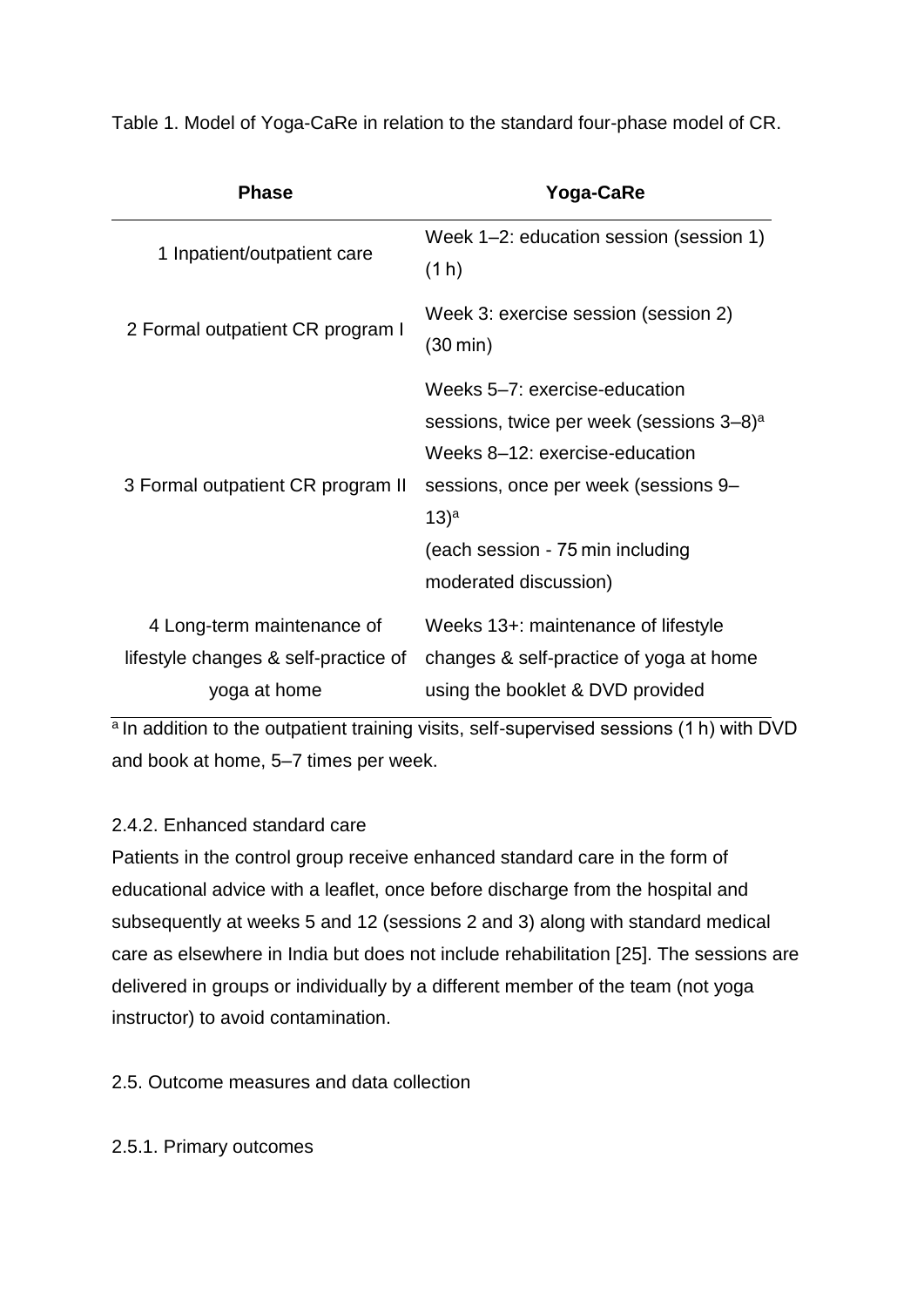The co-primary outcomes are cardiac mortality and morbidity over the follow-up period, and quality of life at 12 weeks.

The cardiac mortality and morbidity outcome is the time to first cardiovascular event which is a composite of all-cause mortality, nonfatal myocardial infarction, and nonfatal stroke, hospitalizations for emergency revascularization, unstable angina and heart failure. The documents related to the events such as death certificates, admission and discharge summary etc. are prospectively collected and the outcomes are adjudicated by an Endpoint Adjudication Committee blinded to treatment allocation (Supplementary file).

The quality of life is assessed using the European Quality of Life questionnaire (EuroQol EQ-5D-5L) at 12 weeks. EQ-5D was chosen because it has been validated against longer and disease specific questionnaires in acute coronary syndrome patients undergoing cardiac rehabilitation and found to be valid, reliable and responsive [26]. In addition, it is brief (important for telephonic completion) and local translation versions available in all major Indian languages. Those not appearing for the clinic visit have their assessment completed telephonically. The timing of this assessment is chosen so as to capture both the speed and completeness of functional recovery.

#### 2.5.2. Secondary outcomes

Data on any revascularization procedures [coronary artery bypass surgery (CABG) and percutaneous coronary interventions (PCI)] during the trial period are collected using the same process as the cardiovascular events.

Data on return to pre-infarct daily activities is assessed by Reintegration to Normal Living Index (RNLI) [27]. The questionnaire contains 11 statements and the responses are evaluated in a visual analogue scale. Those not appearing for the clinic visit have their assessment completed telephonically.

Tobacco cessation is based on self-reports. In a random subset of about 5% of the trial population, salivary samples are collected to validate self-reports.

Adherence to prescribed medication is assessed by Morisky Medication

Adherence Scale (MMAS). MMAS has a high sensitivity and has been used in Indian settings in the past [28].

Data on cognitive function is being collected using the Montreal Cognitive Assessment (MoCA), and anxiety and depression using Hospital Anxiety and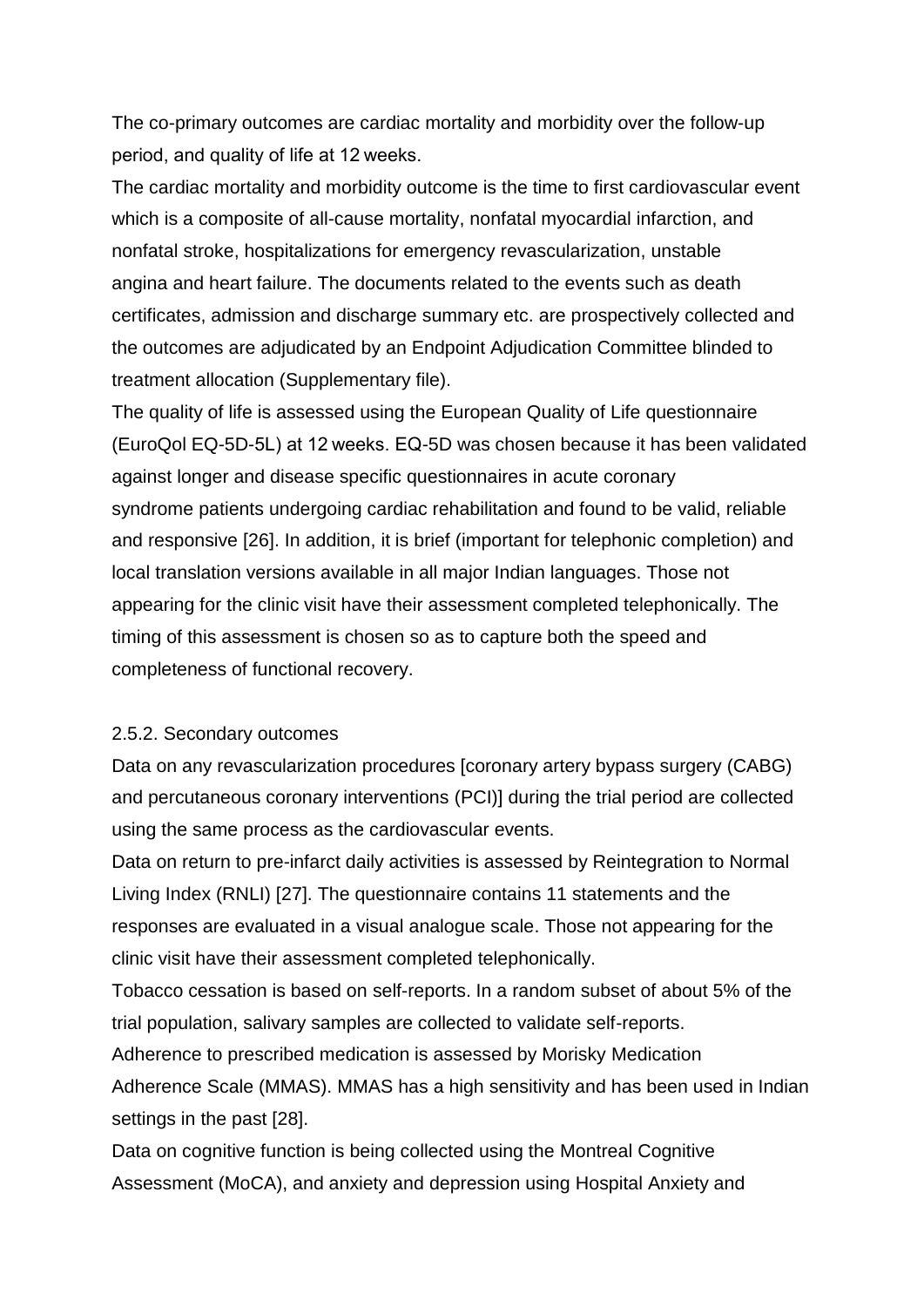Depression Scale (HADS), in a subset of participants (n = 400). MoCA and HADS are validated and widely accepted tools for assessing cognitive assessment and anxiety respectively [29,30].

Every participant will be followed for a minimum of six months till end of the trial. The end of study differs for each participant depending on the time they were enrolled into the study. The site coordinators upload the data collected from participants through electronic case report forms to the central database located in the Research Coordinating Center (RCC). The database has a limited access password protected system and constructed with built-in range checks to avoid errors in data. Also, the data are cross-checked against the source documents during regular on-site monitoring visits and regular central statistical monitoring to detect outliers and data discrepancies. At the clinical site, collected data is protected in fire-proof and locked safes. All the participant data will be de-identified in the final dataset and will be made available for bonafide researchers upon request to the investigators (Table 2).

#### 2.6. Sample size estimation

The required sample size was estimated using incidence data from a multinational registry that includes India (cumulative annual incidence rate of ~20–25% for a composite outcome of all-cause mortality, nonfatal MI and stroke, following AMI) [31] and effectiveness data from systematic reviews of CR trials (a 20–25% reduction in adverse vascular outcomes). The total sample required was initially estimated as 3102, assuming 20% annual incidence in the control arm and a 20% effect size at a median follow-up of 12 months, a 10% loss to follow-up, at 80% power and 5% significance level. Estimation was based on time-to-first-event data (censoring the patient subsequently). Midway through the study, the sample size was re-estimated to account for a lower observed incidence of outcomes, which is consistent with a rapid improvement in cardiac care in India over the last decade. We therefore proposed to recruit 5000 patients; however, the Data Monitoring and Ethics committee recommended stopping recruitment at 4000 and extending the study follow-up after reporting the results until this point (including the minimum 6 months follow-up).

A considerably smaller sample is required to detect differences in quality of life; a total sample of 818 (409 in each group) would be adequate to detect a 5% difference in the mean EQ-5D scores, with 95% confidence.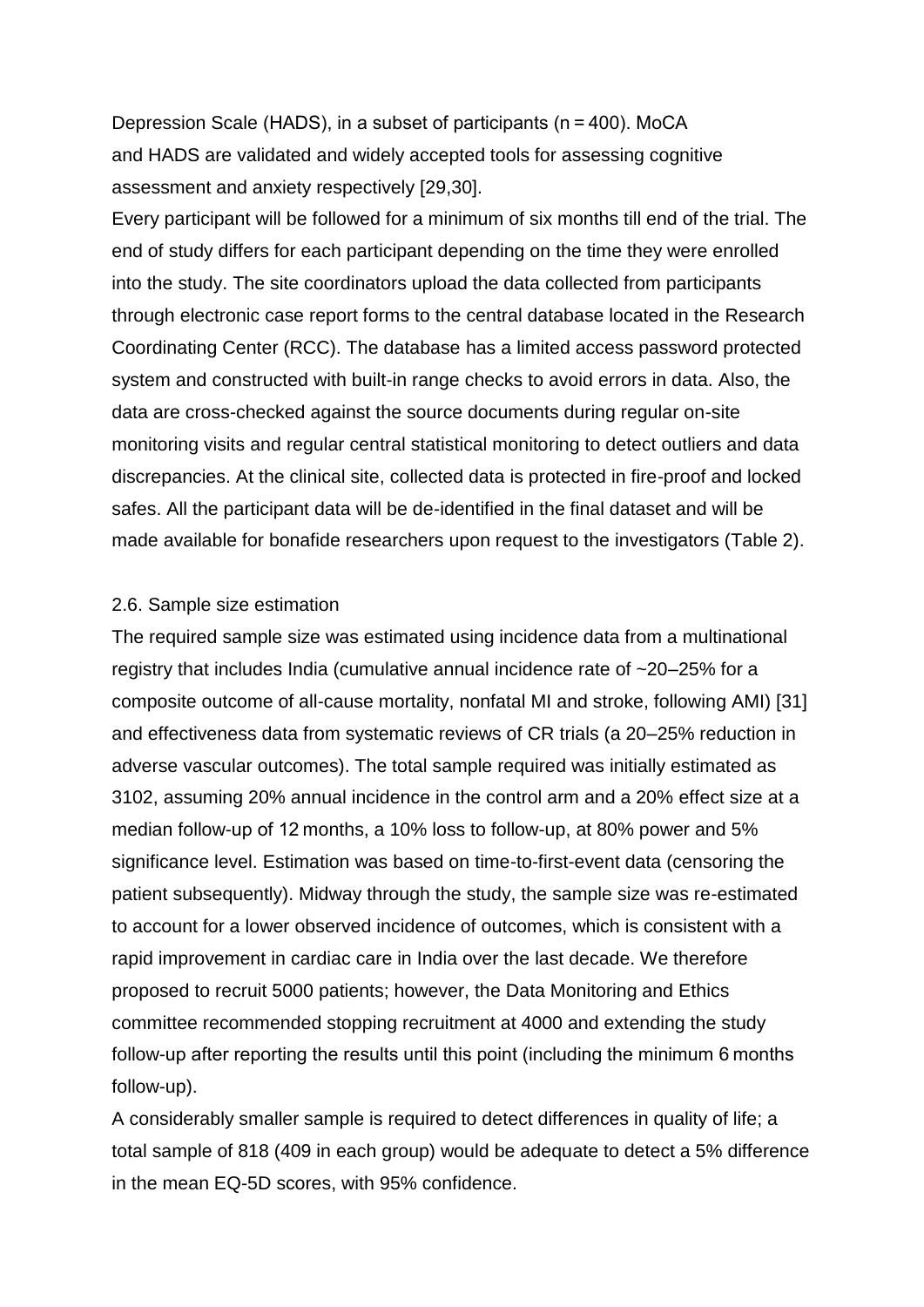Table 2. Schema of data collection in Yoga-CaRe trial.

| <b>Outcome measure</b>                           | Time of data collection                                     |
|--------------------------------------------------|-------------------------------------------------------------|
| Primary outcome measures                         |                                                             |
| 1. Cardiovascular events                         | 1. Every three months till the end of the<br>study          |
| 2. Quality of life                               | 2. Baseline, three months, nine months<br>and end of study. |
| Secondary outcome measures                       |                                                             |
| 1. Need for revascularization<br>procedures      | 1. Every three months till the end of the<br>study          |
| 2. Return to pre-infarct daily<br>activities     | 2. Baseline, three months, nine months<br>and end of study. |
| 3. Tobacco cessation                             | 3. Baseline, three months, nine months<br>and end of study. |
| 4. compliance to medications                     | 4. Baseline, three months, nine months<br>and end of study. |
| 5. Costs of care                                 | 5. Every three months till the end of the<br>study          |
| 6. Cognitive function, anxiety and<br>depression | 6. Baseline, three months, nine months<br>and end of study  |

### 2.7. Analysis of outcomes

The observed difference in the hazard of the first adverse vascular event (censoring subsequent events) between the treatment and the control arm will be assessed by fitting a Cox proportional hazards model. Cardiovascular events will be estimated by the Kaplan–Meier method and comparisons made by the Log rank test. The primary analysis for the quality of life will be assessed by estimating the difference between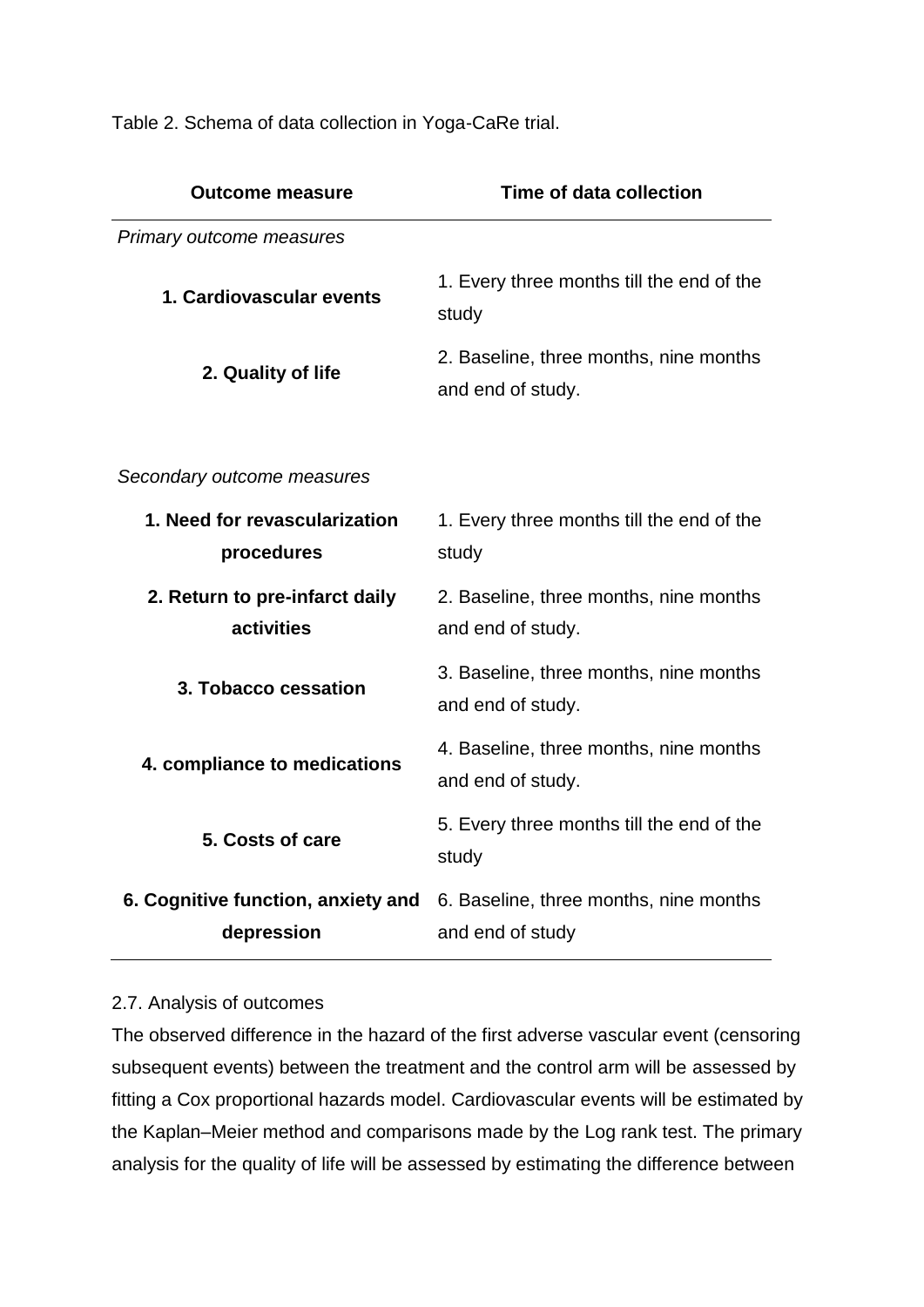the treatment arms in the change score from baseline to 12 weeks in health thermometer by fitting conventional regression models. Also, EQ-5D-5L index as a whole and its five dimensions will be analyzed as scaled outcomes and differences between treatment arms will be examined by fitting regression models. All primary analyses will be on an intention to treat principle and will be unadjusted, and subsequently adjusted for covariates with baseline imbalances including center. We will also report the per-protocol or on treatment analyses. For missing data, sensitivity analyses will be conducted for primary end points, including a complete case analysis and multiple imputations to evaluate the potential effect of missingness.

#### 2.8. Economic analyses

We will calculate health expenditures and within-trial cost-effectiveness of the intervention compared to enhanced standard care using a health care system and patient perspective as our base-case analysis, and a societal perspective in sensitivity analyses.

Health expenditures will include direct medical costs and implementation/delivery costs of the intervention (i.e. costs attributable to research activities will be excluded) from our clinic and study expenditures. We will estimate the incremental costs of intervention (outpatient visits, medications, in-patient hospitalizations, and indirect medical costs) compared to enhanced standard care group. Given that public and private clinics are participating in our trial, we will also report expenditures for interventions relative to enhanced standard care by type of clinic and cumulatively. The primary outcome for cost-effectiveness will be *major adverse cardiovascular events* (MACE) averted and quality adjusted life years (QALYs) gained. Both MACE and QALY data are being collected over the trial duration. QALYs can be compared across interventions and countries (using a ceiling ratio [set cost per QALY value as a reference point]). Uncertainty around incremental costs and incremental outcomes (MACE averted and QALYs gained) will be estimated using nonparametric bootstrap methods.

A probabilistic decision analytic health state-transition model (Markov model) will be constructed to extrapolate the trial effects over patients' lifetime horizon. A hypothetical cohort of acute myocardial infarction patients with a given set of characteristics (e.g. age, comorbidities) will be followed until death over successive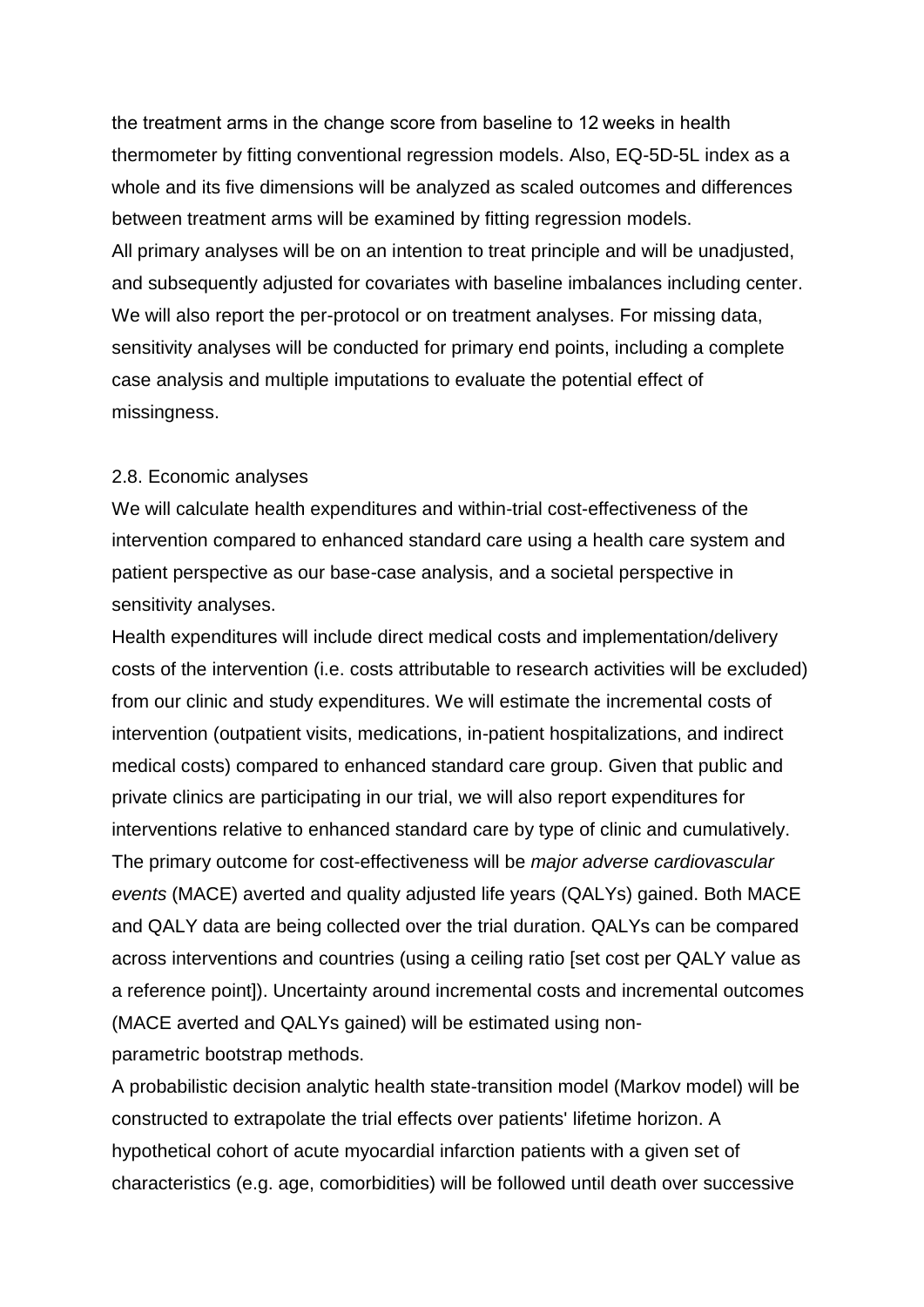time cycles of set length (1 year). Where available, appropriate prognostic models will be used to predict the time-dependent risk of major adverse cardiovascular events. The incurred costs and health outcomes over the model time horizon will be summed and averaged for intervention and enhanced standard care groups and the long-term incremental cost-effectiveness of intervention will be calculated. An annual discount rate of 3% will be applied to both costs and outcomes, which will be varied in sensitivity analyses. A range of scenario analyses will be conducted to investigate the influence of alternative assumptions on the base case results.

### 2.9. Ethical considerations and risks

The Institutional ethics committee (IEC) of the Centre for Chronic Disease Control and London School of Hygiene and Tropical Medicine and the ethics committee of the individual participating/clinical sites approved the study protocol. Although this is a behavioral intervention and yoga is inherently safe, there is a small risk of adverse event from inappropriate practice or exertion, particularly among those in a poor health state after their AMI. Patients are carefully selected with the help of site investigators who are physicians and Yoga-CaRe instructors are trained to adapt the program to the ability of the patient and anticipate the symptoms of AMI. Yoga sessions are held in the hospital premises and clinical investigators made aware of them. Any serious adverse events at the sites are notified to respective ethics committees and periodically to the Data Monitoring and Ethics Committee (DMEC), the Trial Operations Committee and the Trial Steering Committee. All team members involved in the study including the Yoga–CaRe instructors are trained in Good Clinical Practice guidelines.

## 3. Discussion

CR programs are an integral part of cardiovascular management globally [32,33]. They effectively reduce mortality (up to half) and morbidity, improve quality of life, lower medical and social costs, and increase economic productivity, comparing favorably to effective pharmacological treatments for secondary prevention of AMI (e.g. statins and beta blockers) with minimal side effects. Yet, their uptake remains low. In low and middle income countries (LMICs) such as India, the cost and skills required for large multidisciplinary teams used to deliver established CR programs is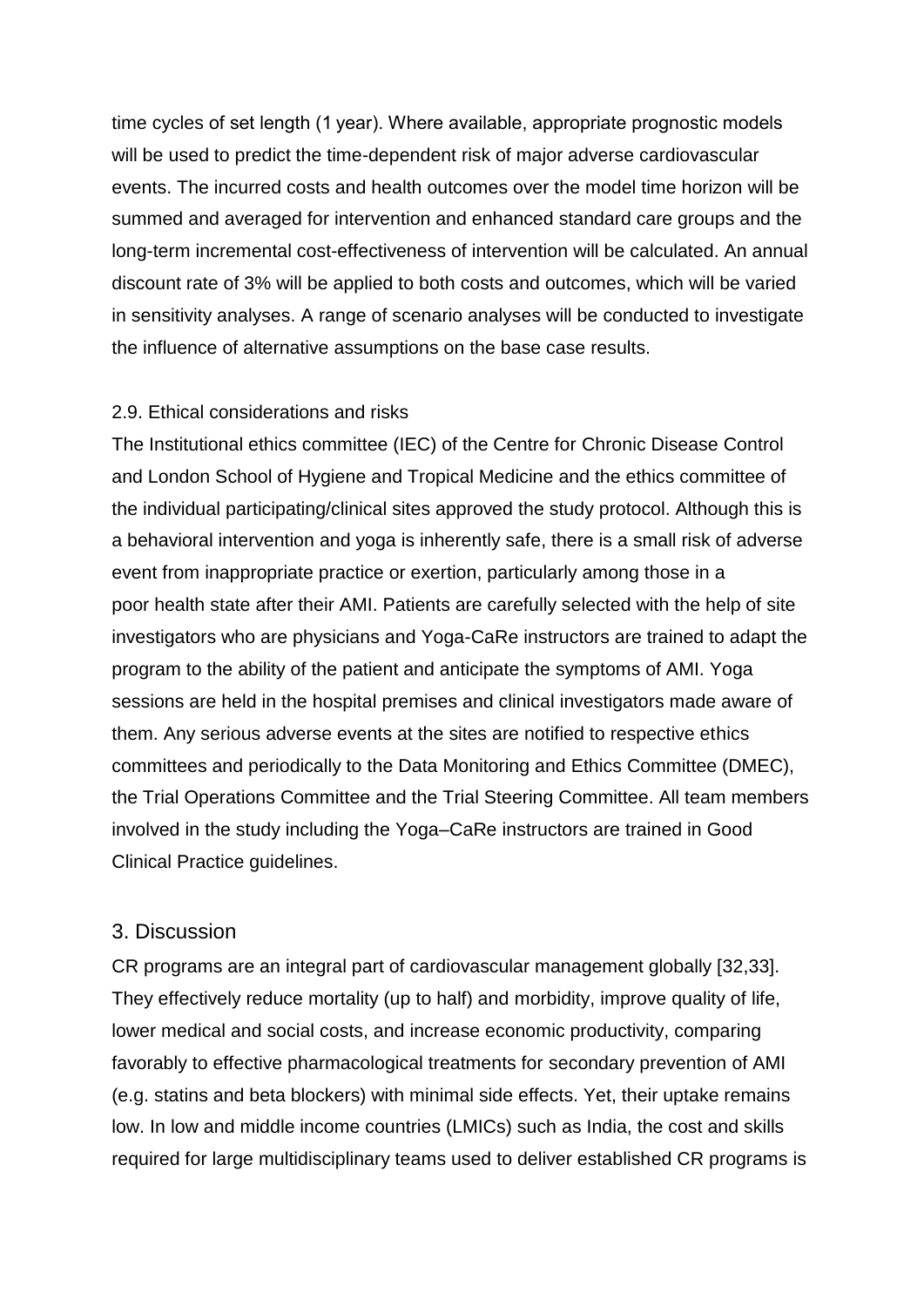prohibitive, making them un-scalable. Even in HICs where CR programs are universally available, uptake is often low, particularly among disadvantaged groups such as women, the elderly and minority ethnic groups, who find the gymnasium style exercise programs unappealing due to unfamiliarity and cultural and attitudinal reasons. Hence there is an urgent need to develop other forms of CR programs which are affordable and culturally acceptable (in LMICs) and offer a choice (in HICs) [7,34]. Yoga-CaRe will address this unmet need if it is found to improve outcomes and is cost-effective, and may also instigate development of CR programs based on other cultural practices, such as the Chinese Tai Chi.

### 3.1. Strengths and limitations

Previous trials of CR in post MI patients have been relatively small randomizing up to a few hundred participants with exception of the WHO (1983) and West (2012) that randomized 3184 participants and 1813 participants respectively [6]. Also, most data are from the developed countries. Our trial will be considerably larger and will contribute to >20% of participants in meta-analyses of randomized trials of CR. Also, it is independently powered for policy relevant outcomes of clinical effectiveness. It is embedded within the typical healthcare system (mix of public and private) making findings generalizable, and has inbuilt economic data collection to undertake robust economic analyses to guide actions by policy makers and private healthcare providers. The intervention was designed to be extremely low cost and scalable, ensuring immediate impact on policy and clinical practice. Conversely, the pragmatic design of the intervention (only a few supervised sessions) also precludes estimation of true efficacy of yoga for CR, increasing the likelihood of a false negative result. We lacked the resources to explore the role of specific mechanistic pathways that have been proposed for cardiovascular health effects of yoga. However, we have recently completed a separate parallel study on that question in the UK, which will be reporting its results soon.

### Trial status

The trial commenced in August 2014 and will be completed by September 2018. A total of 4016 AMI patients have been recruited from 22 centers across India. The study results will be promulgated to the participating patients, physicians, yoga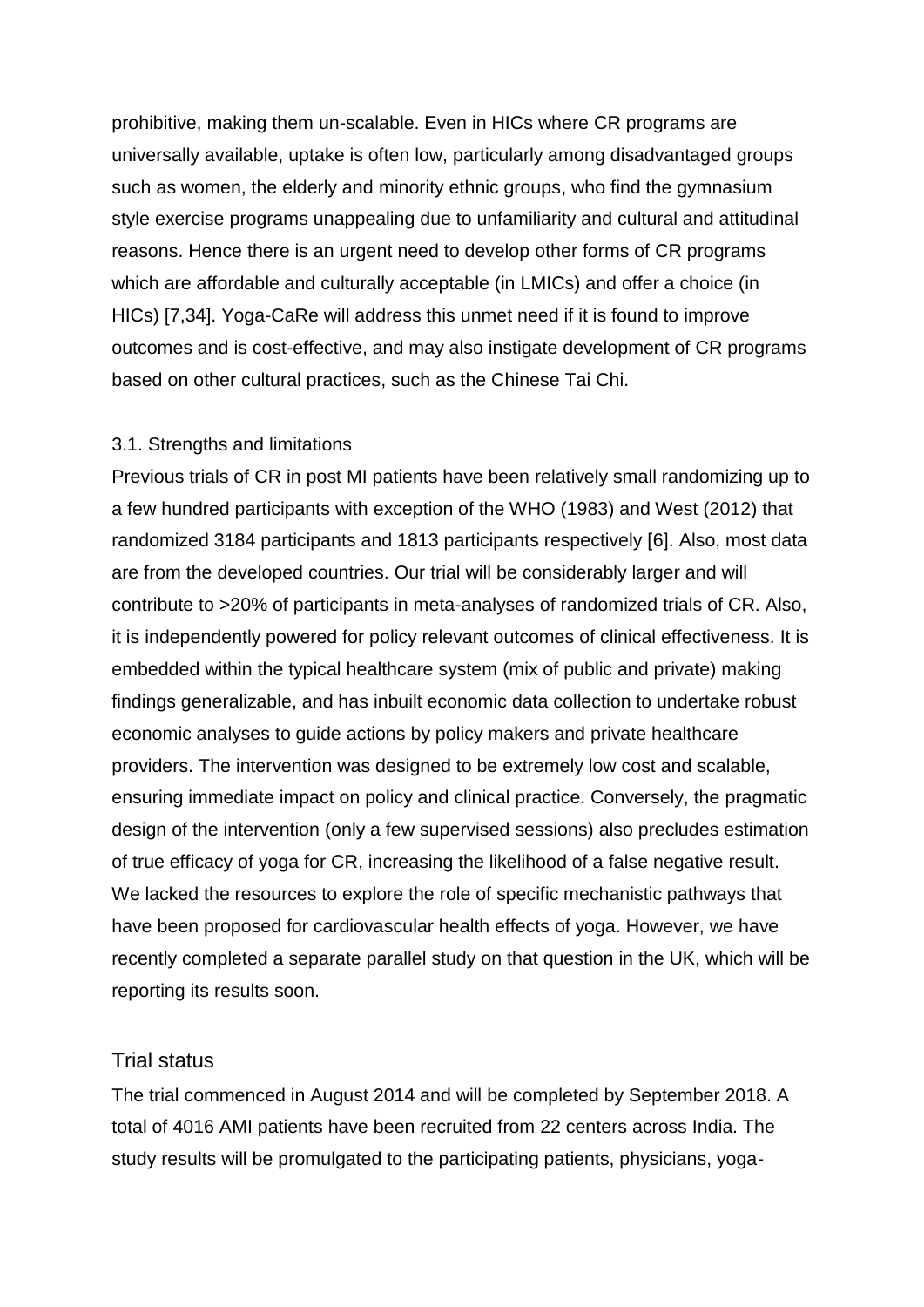instructors, policy makers and general population through policy briefs and research papers after March 2019.

# Funding

The study is funded through a collaborative research grant from the Indian Council for Medical Research and Medical Research Council, UK (ICMR - 58/1/9/MRC-ICMR/2009/NCD-II and MRC - MR/J000175/1). The sponsors have no role in study design, data collection, management, analysis and interpretation of the data and dissemination of the results.

# Author's contribution

DP and SK conceived the research idea. NT, SCM, AVS, KSR, NC, ADH, IR and SP helped refining the research idea. All the authors contributed to the research study design. Data collection and management was conducted by DP, SK, AVS, CA, Kalpana Singh (KAS) and PPA. The statistical analysis plan was prepared by KAS, reviewed by DK, CA, DP, and SK and approved by DMEC. The yoga instructors were trained by CA, KC, DP, SCM and PPA, and intervention fidelity was assessed by CA. The manuscript was prepared by CA, SK and DP and further reviewed and agreed by all the authors. Case report forms were developed by PPA, AVS, CA, RD and Kavita Singh (KS) and reviewed by DP and SK. CS and KS were responsible for the patient reported outcomes data. KS, DP and SK developed the economic evaluation plan.

## Conflict of interest

The authors report no relationships that could be construed as a conflict of interest.

## References

[1] GBD 2016 DALYs, HALE Collaborators Global, regional, and national disabilityadjusted life-years (DALYs) for 333 diseases and injuries and healthy life expectancy (HALE) for 195 countries and territories, 1990–2016: a systematic analysis for the Global Burden of Disease Study 2016. Lancet, 390 (2017), pp. 1260-1344, 10.1016/S0140-6736(17)32130-X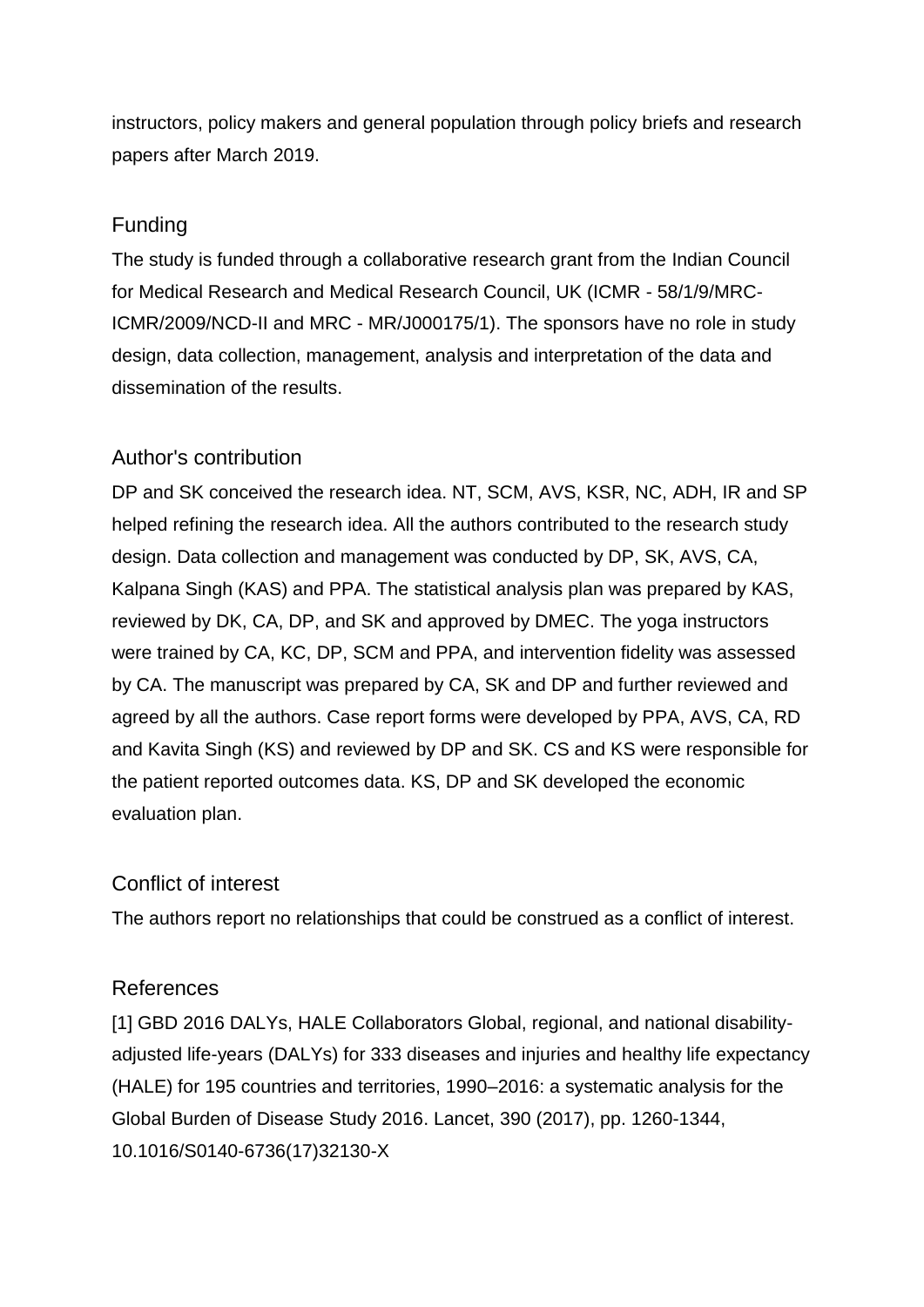[2] India State-Level Disease Burden Initiative Collaborators Nations within a nation: variations in epidemiological transition across the states of India, 1990–2016 in the Global Burden of Disease Study. Lancet, 390 (2017), pp. 2437-2460, 10.1016/S0140-6736(17)32804-0

[3] V.S. Ajay, D. Prabhakaran Coronary heart disease in Indians: implications of the INTERHEART study. Indian J. Med. Res., 132 (2010), pp. 561-566

[4] R.S. Taylor, A. Brown, S. Ebrahim, J. Jolliffe, H. Noorani, K. Rees, B. Skidmore, J.A.Stone, D.R. Thompson, N. Oldridge. Exercise-based rehabilitation for patients with coronary heart disease: systematic review and meta-analysis of randomized controlled trials. Am. J. Med., 116 (2004), pp. 682-692,

10.1016/j.amjmed.2004.01.009

[5] P.R. Lawler, K.B. Filion, M.J. Eisenberg Efficacy of exercise-based cardiac rehabilitation post-myocardial infarction: a systematic review and meta-analysis of randomized controlled trials. Am. Heart J., 162 (2011), 10.1016/j.ahj.2011.07.017

[6] L. Anderson, D.R. Thompson, N. Oldridge, A.-D. Zwisler, K. Rees, N. Martin, R.S. Taylor Exercise-based cardiac rehabilitation for coronary heart disease. Cochrane Database Syst. Rev. (2016), 10.1002/14651858.CD001800.pub3

[7] K. Madan, A.S. Babu, A. Contractor, J.P.S. Sawhney, D. Prabhakaran, R. Gupta Cardiac rehabilitation in India. Prog. Cardiovasc. Dis., 56 (2014), pp. 543-550, 10.1016/j.pcad.2013.11.001

[8] WHOGlobal Action Plan for the Prevention and Control of Noncommunicable Diseases 2013–2020. World Heal. Organ. (2013), p. 102 (doi:978 92 4 1506236)

[9] H.M. Arthur, C. Patterson, J.A. StoneThe role of complementary and alternative therapies in cardiac rehabilitation: a systematic evaluation. Eur. J. Cardiovasc. Prev. Rehabil., 13 (2006), pp. 3-9, 10.1097/01.hjr.0000198917.67987.f8

[10] S.L. Grace, K.I. Turk-Adawi, A. Contractor, A. Atrey, N. Campbell, W. Derman, G.L. Melo Ghisi, N. Oldridge, B.K. Sarkar, T.J. Yeo, F. Lopez-Jimenez, S. Mendis, P. Oh, D. Hu, N.Sarrafzadegan. Cardiac rehabilitation delivery model for low-resource settings Heart, 102 (2016), pp. 1449-1455, 10.1136/heartjnl-2015-309209

[11] G. Feuerstein. The Deeper Dimension of Yoga: Theory and Practice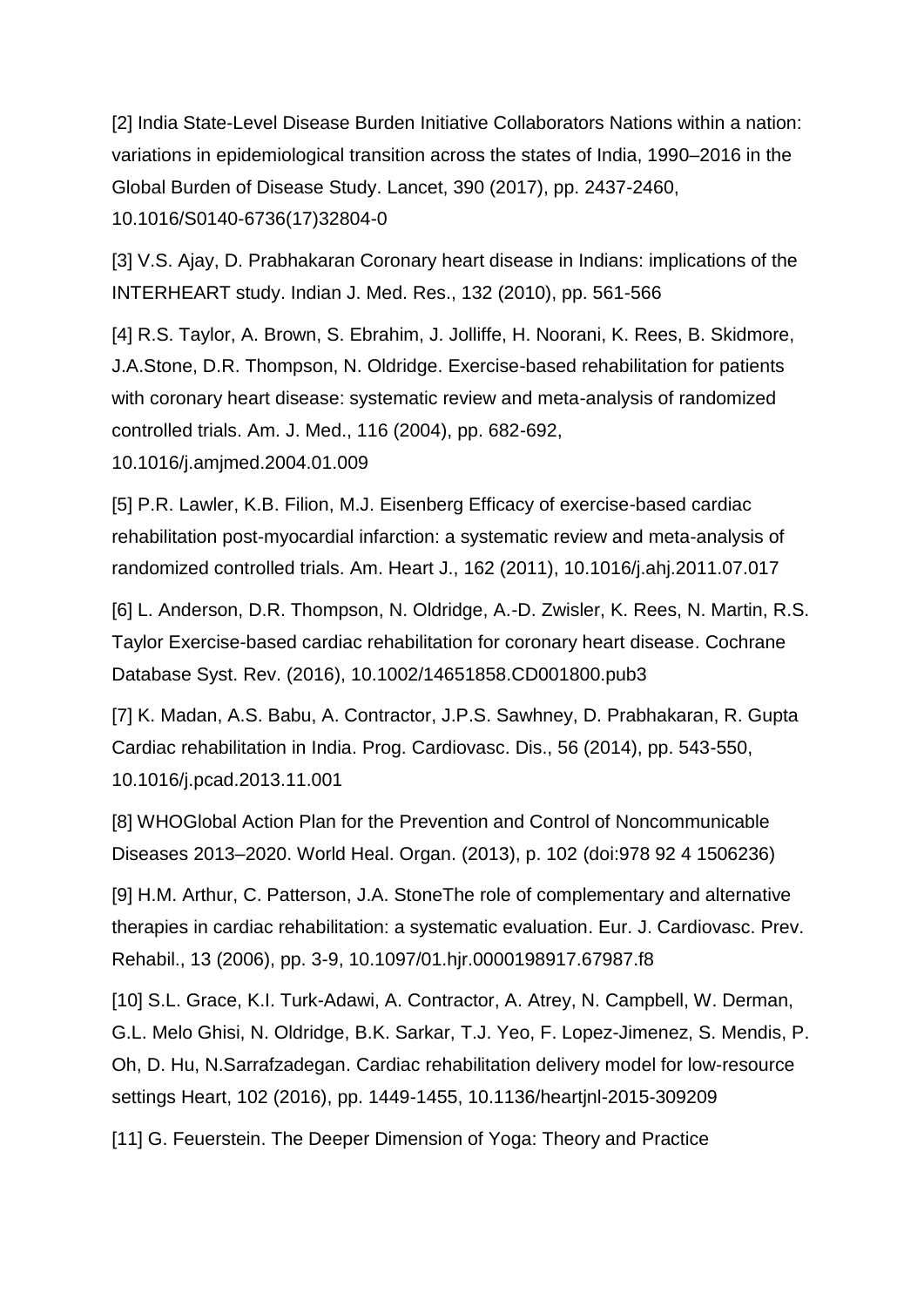Shambhala (2003) https://www.shambhala.com/the-deeper-dimension-of-yoga-473.html, Accessed 4th Jan 2018

[12] A. Ross, S. ThomasThe health benefits of yoga and exercise: a review of comparison studies. J. Altern. Complement. Med., 16 (2010), pp. 3-12, 10.1089/acm.2009.0044

[13] L. Nivethitha, A. Mooventhan, N. ManjunathEffects of various Prāṇāyāma on cardiovascular and autonomic variables. Anc. Sci. Life, 36 (2016), p. 72, 10.4103/asl.ASL\_178\_16

[14] A. Tyagi, M. CohenYoga and heart rate variability: a comprehensive review of the literature. Int. J. Yoga, 9 (2016), pp. 97-113, 10.4103/0973-6131.183712

[15] M.C. Pascoe, I.E. BauerA systematic review of randomised control trials on the effects of yoga on stress measures and mood. J. Psychiatr. Res., 68 (2015), pp. 270-282, 10.1016/j.jpsychires.2015.07.013

[16] B. Hari Krishna, P. Pal, G.K. Pal, J. Balachander, E. Jayasettiaseelon, Y. Sreekanth, M.G.Sridhar, G.S. Gaur. Yoga improves quality of life and functional capacity in heart failure patients Biomed. Res., 25 (2014), pp. 178-182

[17] A.S. Levine, J.L. Balk. Yoga and quality-of-life improvement in patients with breast cancer: a literature review Int. J. Yoga Therap. (2012), pp. 95-99

[18] B.S. Oken, D. Zajdel, S. Kishiyama, K. Flegal, C. Dehen, M. Haas, D.F. Kraemer, J. Lawrence, J. Leyva. Randomized, controlled, six-month trial of yoga in healthy seniors: effects on cognition and quality of life Altern. Ther. Health Med., 12 (2006), pp. 40-47

[19] A. Ziv, O. Vogel, D. Keret, S. Pintov, E. Bodenstein, K. Wolkomir, K. Doenyas, Y. Mirovski, S. Efrati. Comprehensive Approach to Lower Blood Pressure (CALM-BP): a randomized controlled trial of a multifactorial lifestyle intervention J. Hum. Hypertens., 27 (2013), pp. 594-600, 10.1038/jhh.2013.29

[20] S.C. Manchanda, R. Narang, K.S. Reddy, U. Sachdeva, D. Prabhakaran, S. Dharmanand, M. Rajani, R. Bijlani. Retardation of coronary atherosclerosis with yoga lifestyle intervention J. Assoc. Physicians India, 48 (2000), pp. 687-694

[21] N. Raghuram, V.R. Parachuri, M.V. Swarnagowri, S. Babu, R. Chaku, R. Kulkarni, B.Bhuyan, H. Bhargav, H.R. Nagendra. Yoga based cardiac rehabilitation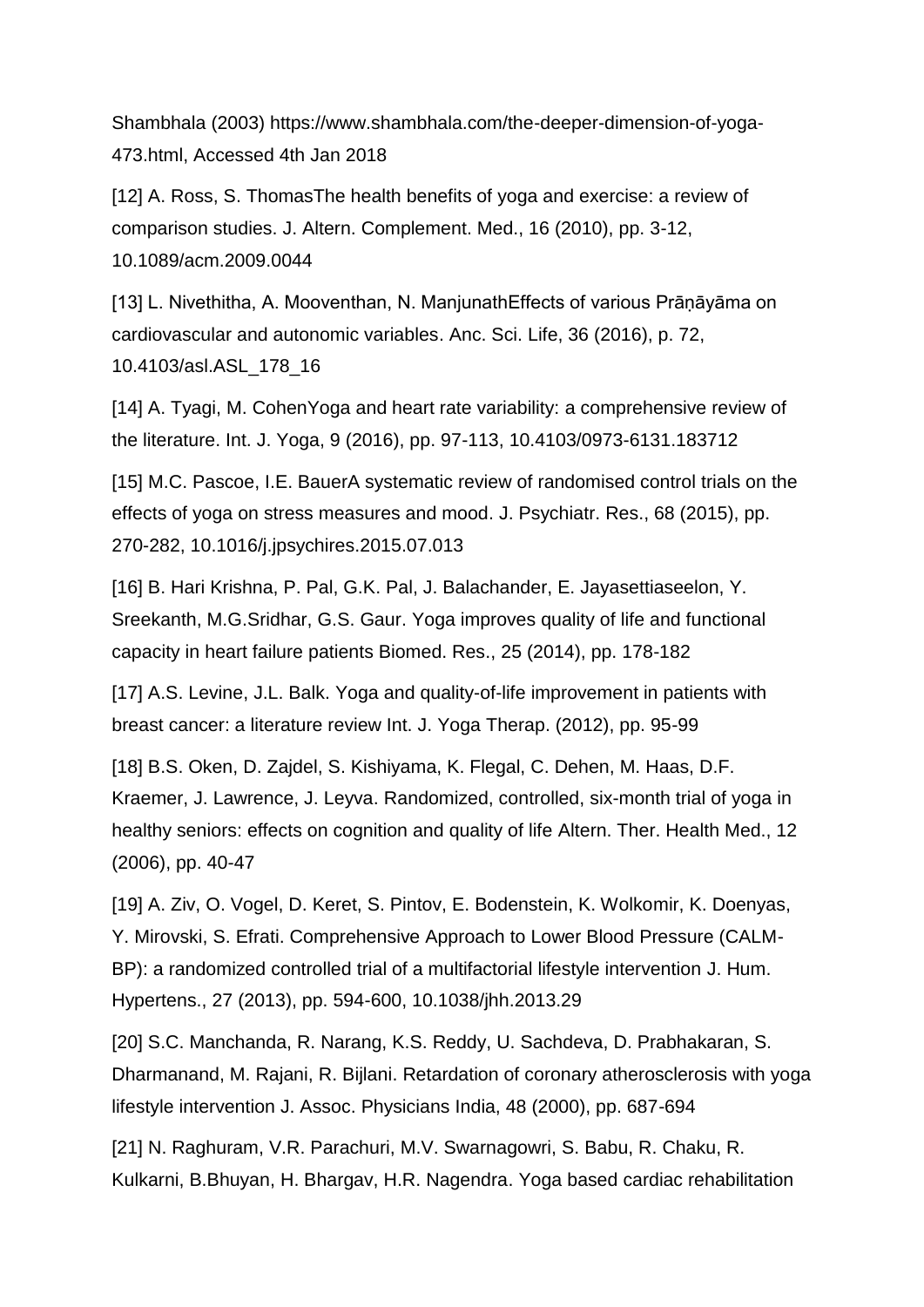after coronary artery bypass surgery: one-year results on LVEF, lipid profile and psychological states—a randomized controlled study. Indian Heart J., 66 (2014), pp. 490-502, 10.1016/j.ihj.2014.08.007

[22] R.H. Schneider, C.E. Grim, M.V. Rainforth, T. Kotchen, S.I. Nidich, C. Gaylord-King, J.W.Salerno, J.M. Kotchen, C.N. Alexander. Stress reduction in the secondary prevention of cardiovascular disease: randomized, controlled trial of transcendental meditation and health education in Blacks Circ. Cardiovasc. Qual. Outcomes, 5 (2012), pp. 750-758, 10.1161/CIRCOUTCOMES.112.967406

[23] S. Mendis, K. Thygesen, K. Kuulasmaa, S. Giampaoli, M. Mähönen, K. Ngu Blackett, L.LishengWriting group on behalf of the participating experts of the WHO consultation for revision of WHO definition of myocardial infarction, World Health Organization definition of myocardial infarction: 2008–09 revision. Int. J. Epidemiol., 40 (2011), pp. 139-146, 10.1093/ije/dyq165

[24] K. Thygesen, J.S. Alpert, A.S. Jaffe, M.L. Simoons, B.R. Chaitman, H.D. White, Joint ESC/ACCF/AHA/WHF Task Force for the Universal Definition of Myocardial Infarction, H.A. Katus, B. Lindahl, D.A. Morrow, P.M. Clemmensen, P. Johanson, H. Hod, R.Underwood, J.J. Bax, R.O. Bonow, F. Pinto, R.J. Gibbons, K.A. Fox, D. Atar, L.K. Newby, M. Galvani, C.W. Hamm, B.F. Uretsky, P.G. Steg, W. Wijns, J.-P. Bassand, P. Menasché, J. Ravkilde, E.M. Ohman, E.M. Antman, L.C. Wallentin, P.W. Armstrong, M.L. Simoons, J.L. Januzzi, M.S. Nieminen, M. Gheorghiade, G. Filippatos, R.V. Luepker, S.P. Fortmann, W.D. Rosamond, D. Levy, D. Wood, S.C. Smith, D. Hu, J.-L. Lopez-Sendon, R.M.Robertson, D. Weaver, M. Tendera, A.A. Bove, A.N. Parkhomenko, E.J. Vasilieva, S.Mendis Third universal definition of myocardial infarction. Circulation, 126 (2012), pp. 2020-2035, 10.1161/CIR.0b013e31826e1058

[25] M.D. Huffman, P.P. Mohanan, R. Devarajan, A.S. Baldridge, D. Kondal, L. Zhao, M. Ali, M.N. Krishnan, S. Natesan, R. Gopinath, S. Viswanathan, J. Stigi, J. Joseph, S.Chozhakkat, D.M. Lloyd-Jones, D. Prabhakaran, Acute Coronary Syndrome Quality Improvement in Kerala (ACS QUIK) Investigators Effect of a quality improvement intervention on clinical outcomes in patients in India with acute myocardial infarction. JAMA, 319 (2018), p. 567, 10.1001/jama.2017.21906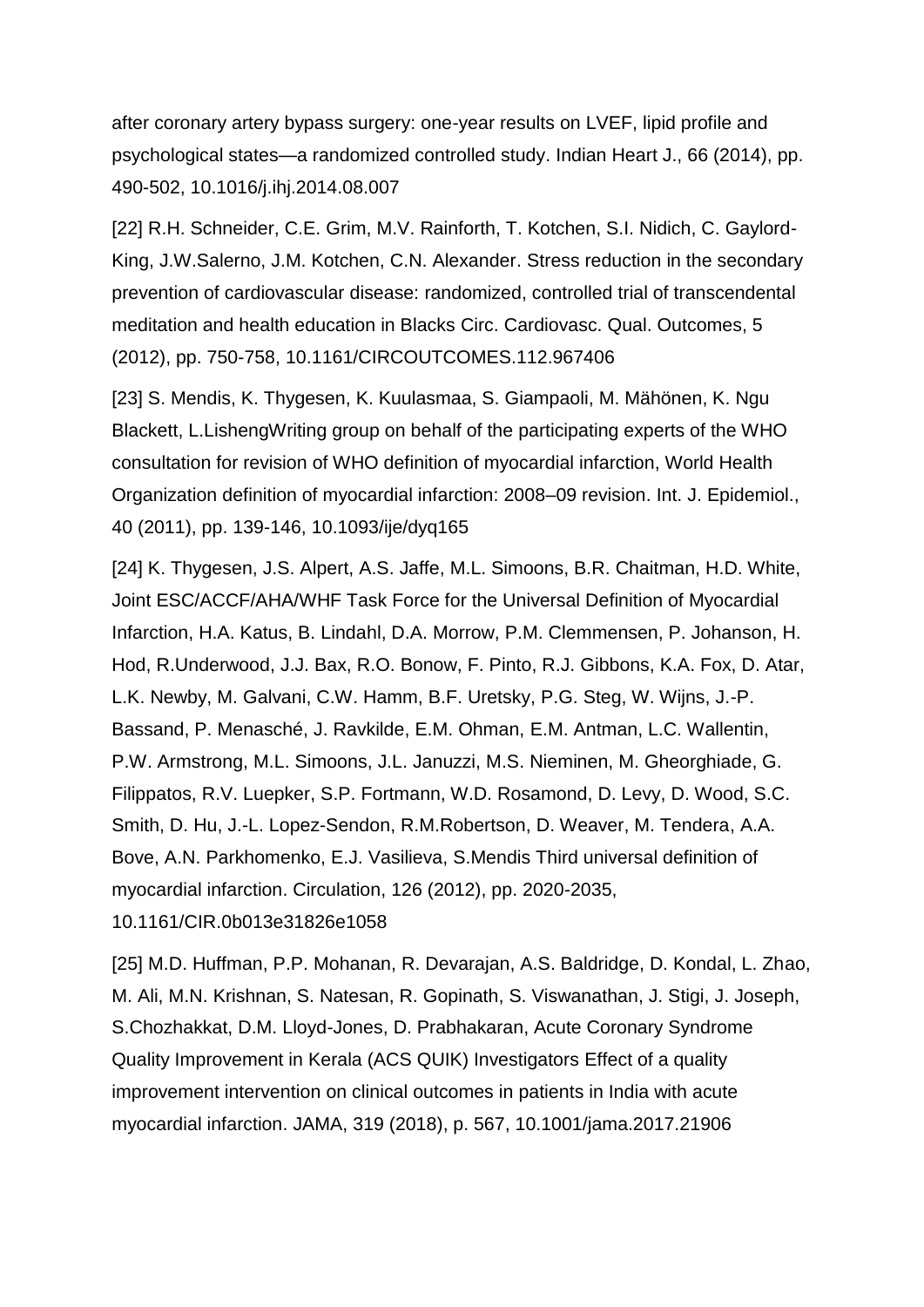[26] B. Schweikert, H. Hahmann, R. LeidlValidation of the EuroQol questionnaire in cardiac rehabilitation. Heart, 92 (2006), pp. 62-67, 10.1136/hrt.2004.052787

[27] S. Wood-Dauphinee, M.A. Opzoomer, J.I. Williams, B. Marchand, W.O. Spitzer Assessment of global function: the Reintegration to Normal Living Index. Arch. Phys. Med. Rehabil., 69 (1988), pp. 583-590

http://www.ncbi.nlm.nih.gov/pubmed/3408328, Accessed 11th Jan 2018

[28] S.J. Moon, W.-Y. Lee, J.S. Hwang, Y.P. Hong, D.E. Morisky Accuracy of a screening tool for medication adherence: a systematic review and meta-analysis of the Morisky Medication Adherence Scale-8. PLoS One, 12 (2017), Article e0187139, 10.1371/journal.pone.0187139

[29] C. Herrmann International experiences with the Hospital Anxiety and Depression Scale—a review of validation data and clinical results. J. Psychosom. Res., 42 (1997), pp. 17-41, 10.1016/S0022-3999(96)00216-4

[30] Z. Ismail, T.K. Rajji, K.I. Shulman. Brief cognitive screening instruments: an update Int. J. Geriatr. Psychiatry, 25 (2010), pp. 111-120, 10.1002/gps.2306

[31] D. Prabhakaran, S. Yusuf, S. Mehta, J. Pogue, A. Avezum, A. Budaj, L. Cerumzynski, M.Flather, K. Fox, D. Hunt, L. Lisheng, M. Keltai, A. Parkhomenko, P. Pais, S. Reddy, M.Ruda, T. Hiquing, Z. Jun. Two-year outcomes in patients admitted with non-ST elevation acute coronary syndrome: results of the OASIS registry 1 and 2 Indian Heart J., 57 (2005), pp. 217-225

[32] P.T. O'Gara, F.G. Kushner, D.D. Ascheim, D.E. Casey, M.K. Chung, J.A. de Lemos, S.M.Ettinger, J.C. Fang, F.M. Fesmire, B.A. Franklin, C.B. Granger, H.M. Krumholz, J.A.Linderbaum, D.A. Morrow, L.K. Newby, J.P. Ornato, N. Ou, M.J. Radford, J.E. Tamis-Holland, C.L. Tommaso, C.M. Tracy, Y.J. Woo, D.X. Zhao. 2013 ACCF/AHA guideline for the management of ST-elevation myocardial infarction: a report of the American College of Cardiology Foundation/American Heart Association Task Force on Practice Guidelines Circulation, 127 (2013), pp. e362 e425, 10.1161/CIR.0b013e3182742cf6

[33] National Institute for Health and Care Excellence. Myocardial Infarction: Cardiac Rehabilitation and Prevention of Further Cardiovascular Disease Natl. Inst. Heal. Care Excell. (2013)